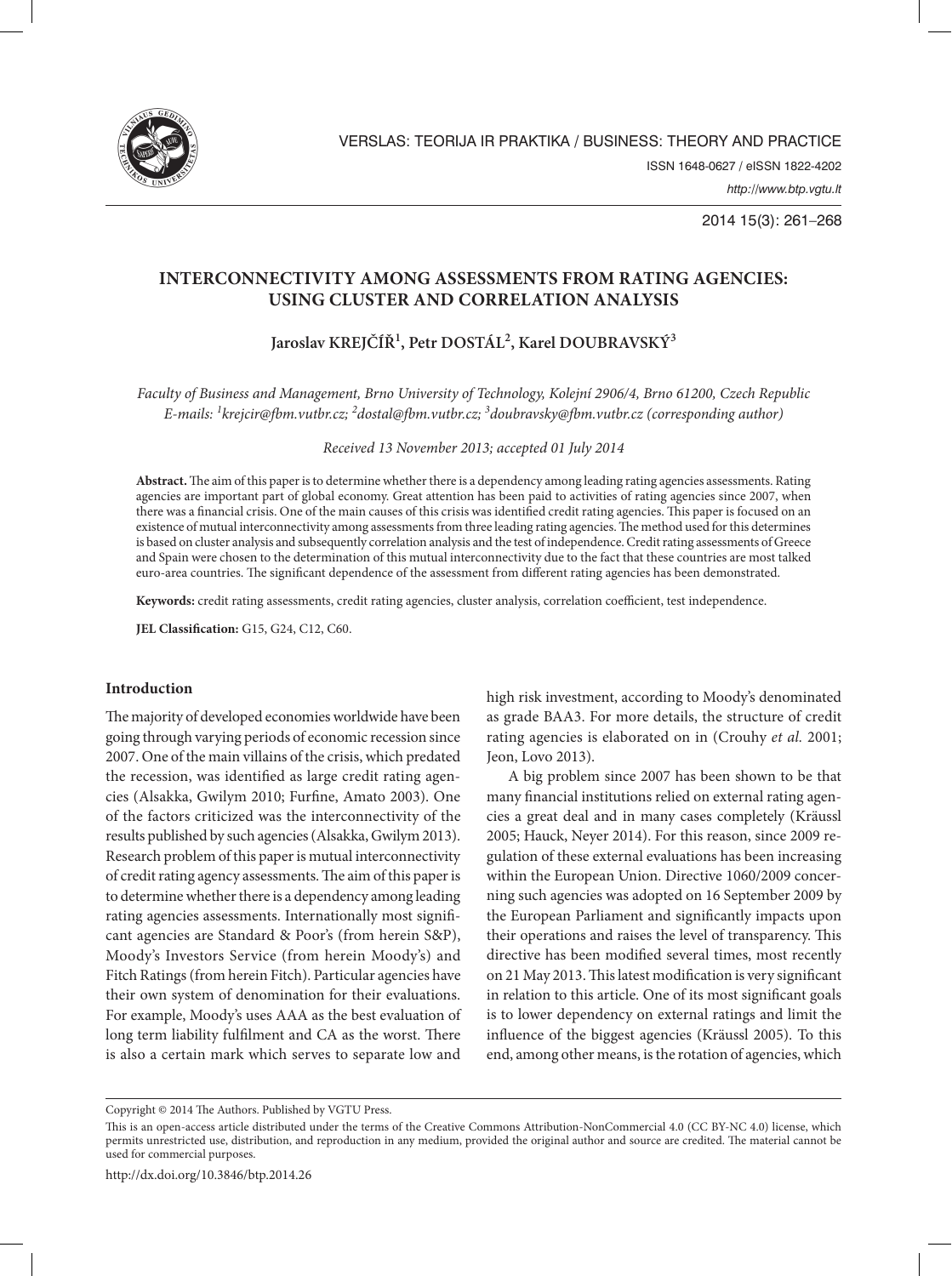means that one agency can't publish long term evaluations of one issuer in the case of so called re-securitization (Jeon, Lovo 2013). This is based on the expectation that the new agency will evaluate the issuer differently to the previous assessor. In addition, it is also proposed that external evaluation will be carried out at least once by an agency with a lower than 10 % market share. Specifically noted in the text of the directive, is that such agencies with fewer than 50 analysts or a turnover of less than 10 million euro are at present given precedence.

In general, the agencies were especially criticized for the following reasons: Firstly, their inaccurate evaluation of new investment instruments of the financial market. Secondly, the influence of agencies on financial markets and the economy as a whole (Kräussl 2005). In this regard, the question arises whether the agencies influence each other. The answer to this question has an impact on the use of the agency rotation instrument. Thus it is appropriate to provide various instruments for the assessment of the mutually interconnected behaviour of such agencies. Various studies have been dedicated to this problem. For example, (Alsakka, Gwilym 2010) include not only the three biggest agencies but also two lesser Japanese agencies, Japan Credit Rating Agency (JCR) and Japan Rating & Investment Information (R&I). The results show the interconnectivity of their assessments. Similar conclusions could be inferred from (Becker, Milbourn 2010).

In another text, a further possible approach is shown, namely cluster analysis. Due to the fact that at the moment within Europe there are not many minor credit agencies, the possibility of cluster analysis can be proved only with regard to the three biggest credit agencies. Long term data is only available from within these agencies.

### **1. Mathematical backgrounds**

#### **1.1. Clustering**

Selected companies were grouped into clusters with the use of genetic algorithms (Deng *et al.* 2012; Zhang *et al.* 2013). Cluster analysis problems (De Roover *et al.* 2013; Saha, Maulik 2014) can be solved by means of genetic algorithms (Fung *et al.* 2014). These methods are widely used to solve sophisticated problems in different scientific fields, e.g. economics, operation research, psychology etc. (Long, Wu 2014; Wang, Kuo 2007), but in connection with assessment of credit rating agencies are little used. The advantages and basic concepts of the use of genetic algorithms in economic problems were described by (Dostál 2011, 2008; De Roover *et al.* 2013; Zheng *et al.* 2012).

The aim of a genetic algorithm as an optimization task is to divide a set of *N* existing objects into *M* groups. Each object is characterized by the values of *K* variables of a *K*-dimensional vector (Tenenhaus, A., Tenenhaus, M. 2014). The aim is to divide the objects into groups so that the variability inside those groups is minimized (De Roover *et al.* 2012; De Roover *et al.* 2013). The software MATLAB and its Global Optimization Toolbox (Hunt *et al.* 2001; Venkataraman 2002) are used for software applications that can be utilized to solve these types of problems. The input data are represented by coordinates  $x_1, x_2, \ldots, x_k$  that characterize the objects. It is possible to define any number of groups. The fitness function is the sum of squares of distances between the objects and centroids. The coordinates of centroids  $c_{j1}, c_{j2},..., c_{jK}$  ( $j = 1, 2,..., M$ ) are changed. The calculation assigns the objects to their centroids. The whole process is repeated until the condition of optimum (minimum) fitness function is reached. The process of optimization ensures that the defined coordinates  $x_{i1}, x_{i2},..., x_{iK}$  (*i* = 1, 2,..., *N*) of objects and assigned coordinates  $c_{i1}, c_{i2}, \ldots, c_{iK}$ of groups have the minimum distances. The fitness function is expressed by following formula (Zheng *et al.* 2012):

$$
f_{\min} = \sum_{i=1}^{N} \min_{j \in (1,2,\dots,M)} \left( \sqrt{\sum_{l=1}^{K} (x_{il} - c_{jl})^2} \right), \quad (1)
$$

where *N* is the number of objects, *M* the number of groups, and *K* the dimension. In the course of research, following parameters had been tested:  $N = 39$ ,  $M = 3$  a successively tested one, two and three-dimensional tasks.

#### **1.2. Two-dimensional data file**

When it comes to statistical units measured (discovered), two symbols (two random numbers) *X* and *Y*, which are parts of the random vector (*X*, *Y*), we talk about so-called the *two dimensional data file*. In this article, a data file is formed by rating agencies assessments of the selected countries, respectively its division into clusters.

For the needs of this article the analysis of this two-dimensional data file is described through quantitative symbols. The symbols analyzed are of the quantitative type if their value may be expressed in numbers (measurable). The value of the correlation of the two quantitative signs *X* and *Y* may be expressed by various methods. If there is a functional dependency required, the regressive analysis method is used (Mathews 2005). If the common tendency of appearance of the values of certain entities is being observed, a so-called correlation coefficient is used (Tenenhaus, A., Tenenhaus, M. 2014).

Before the numerical processing of the unit of the data file it is advisable to show the data using a two-dimensional grid system, when each and every pair  $(x_i, y_i)$ , corresponds to a point on the grid, which is called a *correlation diagram*. This diagram indicates the nature of the data as linear, nonlinear and non-homogenous and the presence of remote values.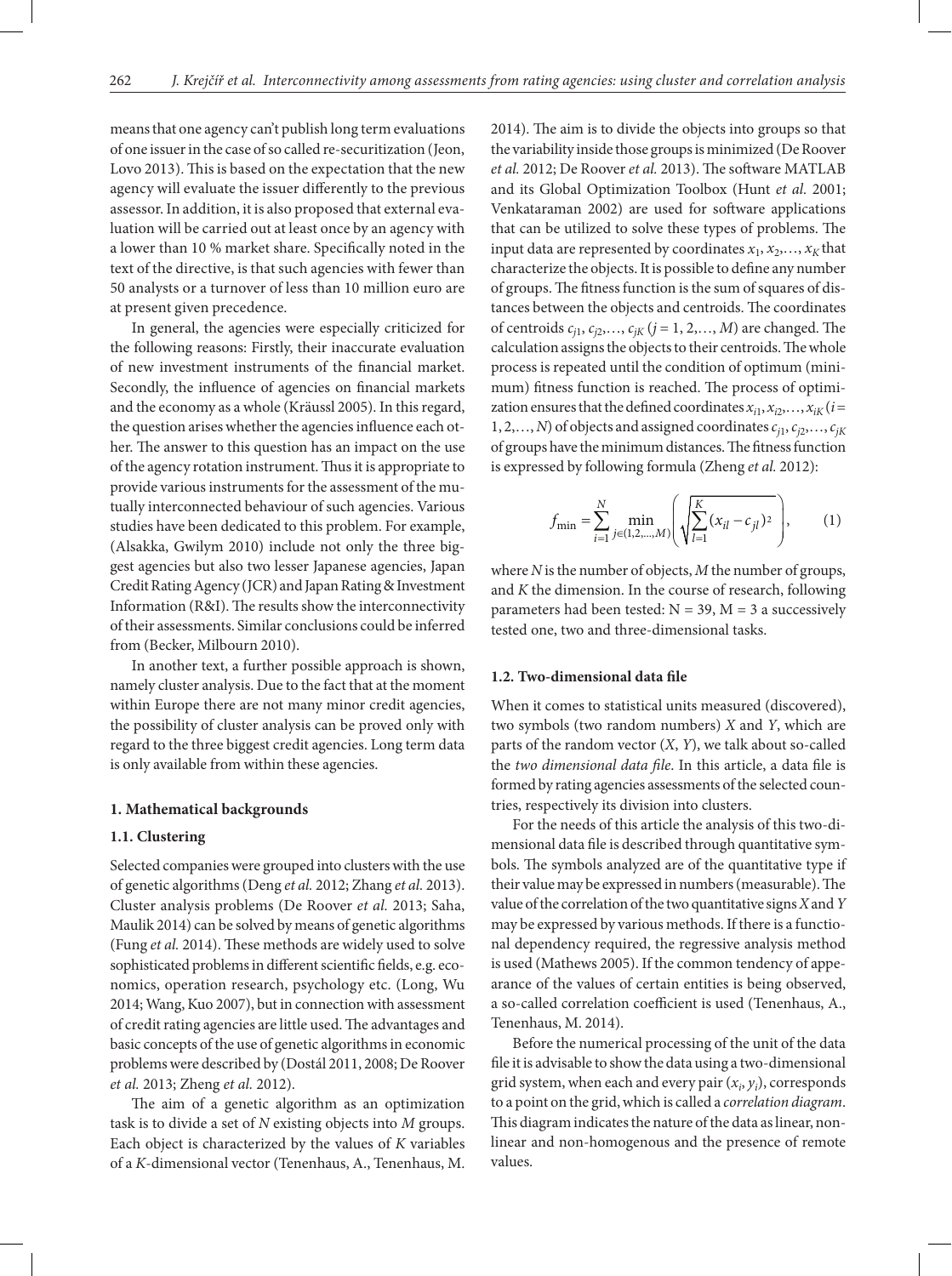# **1.3. Pearson correlation coefficient**

Expresses the strength of the relationship between the symbols analyzed (numbers) *X* and *Y* is the correlation coefficient. Another characteristic which describes the strength of the relationship of the symbols analyzed is the *correlation coefficient*. Selective co-variance is calculated according to the following relationship:

$$
C_{XY} = \frac{1}{n-1} \left[ \sum_{i=1}^{n} x_i y_i - n \overline{xy} \right],
$$
 (2)

where  $x_i$ ,  $y_i$  represent the values identified of the observed symbols *X*, *Y* and  $\bar{x}$ ,  $\bar{y}$ , selected averages (arithmetical averages) calculated from the values measured. If this covariance equals zero, the symbols identified do not correlate (there is no linear relationship between them). When the covariance is not zero, the correlation between the symbols identified exists. The strength of this correlation is impossible to determine from covariance because covariance is not normative. If the value of the strength of the correlation needs to be determined then the selective coefficient (also called Pearson's correlation coefficient) is calculated based on the relationship (De Roover *et al.* 2013)

$$
r_{XY} = \frac{C_{XY}}{s_x s_y},\tag{3}
$$

where  $s_x$ ,  $s_y$  are selective relevant anomalies calculated from the values measured. If the correlation coefficient equals zero, the symbols observed do not correlate (there is no linear relationship). If the correlation coefficient is different from zero, the correlation between the symbols exists. Based on the value which the correlation coefficient gains it's possible to say that the relationship is strong  $(|r_{xy}|)$  is close to one), average ( $|r_{xy}|$  is close to one and a half) and weak ( $(|r_{xy}|$  is close to zero).

#### **1.4. Cross correlation**

Cross correlation is the standard method for measuring to what extent the two rows correlate. Let's take two rows  $x_i$  and  $y_i$ , where  $i = 1, 2,..., n$ . Cross correlation  $r_{xy}$  with the delay *d* is defined using the relationships (2), (3)

$$
r_{xy} = \frac{\sum_{i=1}^{n} (x_i - \overline{x}) \cdot (y_{i-d} - \overline{y})}{\sqrt{\sum_{i=1}^{n} (x_i - \overline{x})^2} \sqrt{\sum_{i=1}^{n} (y_{i-d} - \overline{y})^2}},
$$
 (4)

where *d* is the delay and equates to  $d = 1, 2,..., n$ . In this calculation the question arises what to do if is the row index is lower than zero or bigger or equal to *n*. The most common approaches ignore these situations.

# **1.5. Test of independence of the two quantitative symbols**

Because when calculating the selective correlation coefficient (estimate of the real correlation coefficient ρ) we base our calculations on the values measured, so this estimate is connected to certain inaccuracies because it's based on statistics, which are random values. Thanks to the correlation coefficient  $r_{xy}$  it is possible to test whether the symbols observed are stochastically linearly independent or dependent. So the correlation coefficient  $\rho$  is equal or different to zero. Null hypothesis of the test of independency is put in the following formula:

$$
H_0: \rho = 0, \qquad (5)
$$

And it shows that the symbols observed are independent. An alternative hypothesis which is put in this formula shows that these symbols are dependent. As a testing criterion we use statistics (random value)

$$
t = \frac{r_{xy}\sqrt{n-2}}{\sqrt{1 - r_{xy}^2}},
$$
\n(6)

which has student's t-distribution.

For the selected level of significance α is for the test the critical field

$$
W_{\alpha} = \left\{ t : |t| \ge t_{1-\frac{\alpha}{2}}(n-2) \right\}.
$$
 (7)

When the value of the tested criteria in the critical field is carried out, the null hypothesis is refused at the α100% level of significance of the null hypothesis, and an alternative is accepted (Mathews 2005).

# **2. Case study**

In the following part, the procedure described is demonstrated with regard to Greece and Spain. As input data we used the data of three rating agencies from a given time. All the agencies analysed the same time period for each state, first in one and then in the other. In the case of Greece, it was from 13 November 1995 to 18 December 2012. In the case of Spain, it was form 18 August 1994 to 16 October 2012. Given the different results of the rating evaluations of particular agencies (for each state and each agency) each was subjected to cluster analysis. The cluster analysis was calculated in environment MATLAB with using Global Optimization Toolbox (Venkataraman 2002) and the script DPGA.m (Dostál 2008) was created. Because cluster method according to (1) is based on genetic algorithm, the number of population was set to 10 000. The number of clusters given the number of available data was set to 3. Then the rating evaluation was split into three clusters and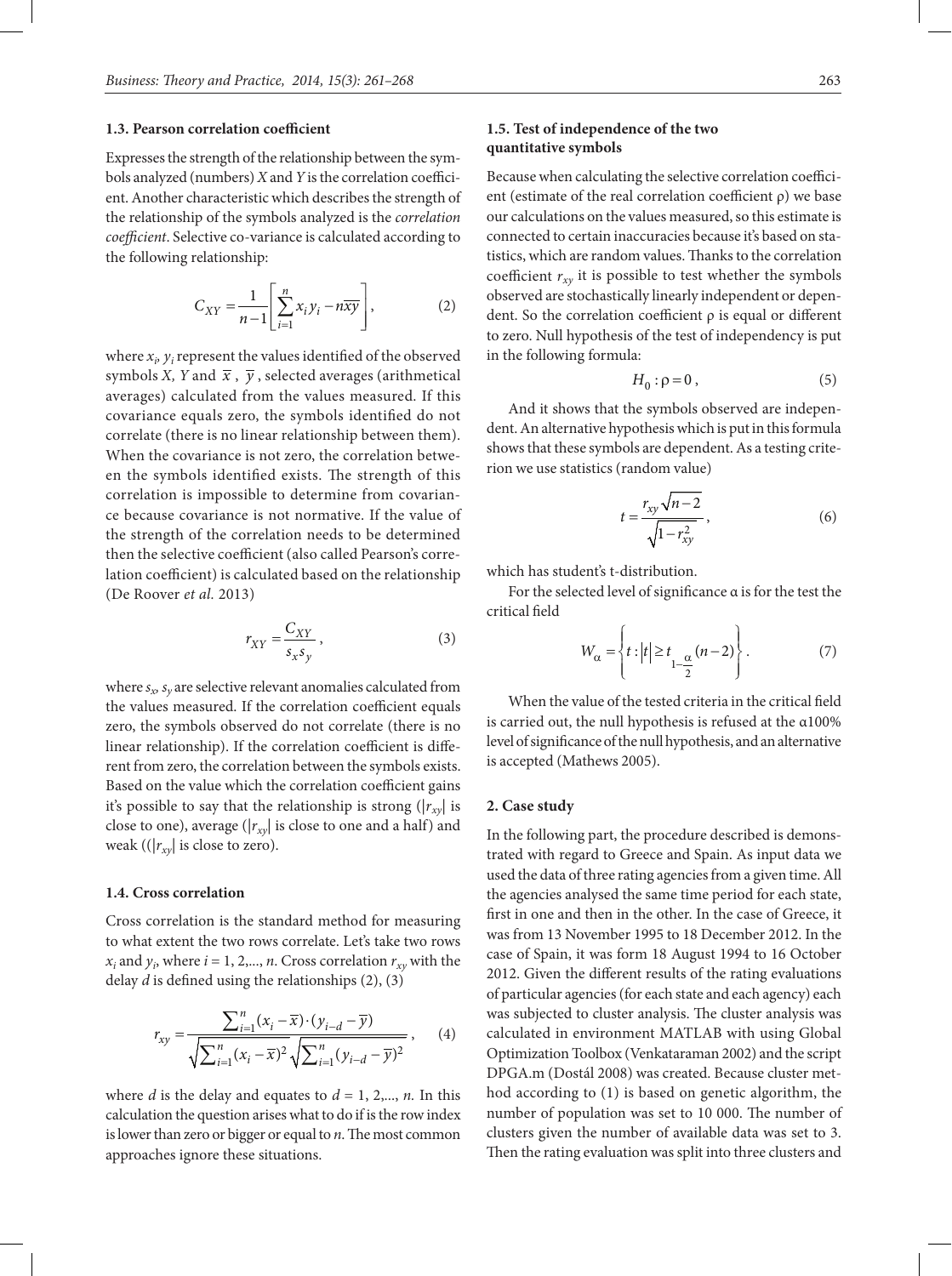

Fig. 1. Greece: Results of cluster analysis for selected agencies (Source: own processing)



Fig. 2. Correlation diagrams of rating evaluation of Greece from two agencies (Source: own processing)

thus acquired numerical (uniform) evaluation of the countries was subjected to further detailed correlation analysis. Results of cluster analysis for Greece are seen in Figure 1.

From Figure 1, it can be seen that there are three different clusters represented by white, grey and blue squares. Each cluster is determined by coordinates of its centroid. Because the issue is one-dimensional (squares lie on horizontal axis, see Fig. 1), there is only one coordinate of each centroid, see Table 1. Cluster ID had assigned to rating agency assessments and these results entered into the correlation analysis.

Based on the correlation diagram (see Fig. 2), it could be seen that in the evaluation of Greece by particular agencies that there is a rather weaker dependency (points are not

Table 1. Greece: coordinate of centroids (Source: own processing)

|         | Coordinate of centroid |              |              |  |  |  |  |
|---------|------------------------|--------------|--------------|--|--|--|--|
| Agency  | Cluster no.1           | Cluster no.2 | Cluster no.2 |  |  |  |  |
| Fitch   | 16.1                   | 39.4         | 51.9         |  |  |  |  |
| S&P     | 15.0                   | 41.0         | 52.0         |  |  |  |  |
| Moody's | 73                     | 35.9         | 52.1         |  |  |  |  |

clearly spread around the line). Given the fact that the graph doesn't consider the shift of the sequence (rating evaluations), in the following tables there are values of the cross correlation in accordance with relationship (4).

From Table 2, it can be seen that the most significant correlation is 0.951 for  $d = 0$  which means that at zero shift exists between the evaluation of Fitch and S&P there is a strong linear relationship. It could thus be stated that the results of their evaluations are the same at the given time for the given state (So if a positive evaluation of one agency is seen then a positive evaluation of a different agency can be expected).

From Table 3 it is evident that the most significant correlation is 0.480 where  $d = -1$ , which means at this shift, there exists between the evaluation of Fitch and Moody's a medium-strength positive linear relationship. It could thus be stated that if Moody's gives a positive evaluation, Fitch's evaluation will also be positive, but there is a one period delay in reaching the same conclusion.

From Table 4, it can be seen that the biggest correlation is 0.468 where  $d = -3$ , which means that at this shift there exists between S&P a Moody's a medium-strength linear relationship. It could thus be stated that if Moody's evaluates positively, S&P will also evaluate positively, but with a three period delay.

Table 3. Correlation coefficient of evaluation of Greece from Fitch and Moody's (Source: own processing)

| d        | $-15$    | $-14$    | $-13$    | $-12$    | $-11$        | $-10$    | -9       | $-8$     | $-7$     | $-6$  | -5    |
|----------|----------|----------|----------|----------|--------------|----------|----------|----------|----------|-------|-------|
| $r_{xy}$ | 0.289    | 0.288    | 0.286    | 0.285    | 0.283        | 0.282    | 0.280    | 0.278    | 0.308    | 0.337 | 0.366 |
| d        | $-4$     | $-3$     | $-2$     | $-1$     | $\mathbf{0}$ |          | 2        | 3        | 4        |       | 6     |
| $r_{xy}$ | 0.396    | 0.425    | 0.454    | 0.480    | 0.444        | 0.378    | 0.313    | 0.248    | 0.182    | 0.117 | 0.052 |
| d        |          | 8        | 9        | 10       | 11           | 12       | 13       | 14       | 15       |       |       |
| $r_{xy}$ | $-0.014$ | $-0.048$ | $-0.083$ | $-0.119$ | $-0.154$     | $-0.190$ | $-0.226$ | $-0.262$ | $-0.298$ |       |       |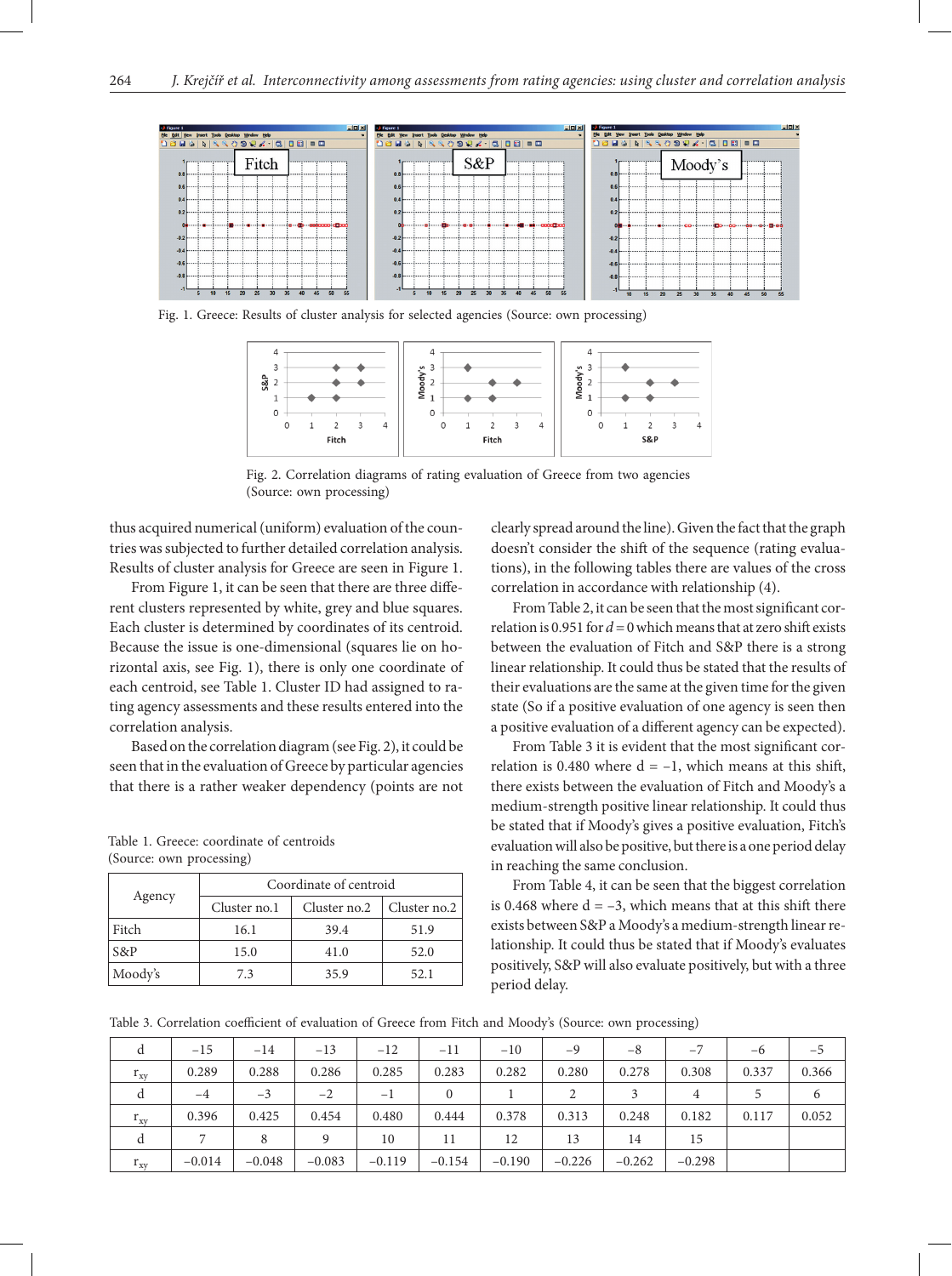| d        | $-15$    | $-14$    | $-13$    | $-12$    | $-11$    | $-10$    | $-9$     | $-8$     | $-7$     | -6    | $-5$     |
|----------|----------|----------|----------|----------|----------|----------|----------|----------|----------|-------|----------|
| $r_{xy}$ | 0.366    | 0.364    | 0.363    | 0.361    | 0.360    | 0.358    | 0.357    | 0.355    | 0.354    | 0.382 | 0.411    |
| d        | $-4$     | $-3$     | $-2$     | $-1$     |          |          |          | 3        | 4        |       | 6        |
| $r_{xy}$ | 0.439    | 0.468    | 0.436    | 0.402    | 0.368    | 0.305    | 0.243    | 0.180    | 0.118    | 0.055 | $-0.007$ |
| d        |          | 8        | 9        | 10       | 11       | 12       | 13       | 14       | 15       |       |          |
| $r_{xy}$ | $-0.070$ | $-0.103$ | $-0.105$ | $-0.108$ | $-0.142$ | $-0.176$ | $-0.210$ | $-0.243$ | $-0.277$ |       |          |

Table 4. Correlation coefficient evaluation of Greece from S&P and Moody's (Source: own processing)

Table 5. Test of independence for the level of significance  $\alpha = 0.05$  (Source: own processing)

| Agencies       | $1_{\rm XV}$ | <b>Testing Criteria</b> | Criteria Value | Hypothesis $H_0$ |
|----------------|--------------|-------------------------|----------------|------------------|
| Fitch, S&P     | 0.951        | 24.739                  | 0.031          | Reject           |
| Fitch, Moody's | 0.480        | 4.377                   | 0.031          | Reject           |
| S&P, Moody's   | 0.468        | 4.237                   | 0.031          | Reject           |

Due to the fact that while calculating the correlation coefficient we based it on the values measured, this estimate is open to some uncertainty because it's based on statistics with random variables. With the help of selective correlation coefficient  $r_{xy}$  we can thus test (5)–(7), if the features observed are stochastically linearly independent or dependent respectively.

From Table 5, it could be seen that for all the pairs of agencies, there is a null hypothesis (5) which is rejected and an alternative hypothesis received. It is thus confirmed that the evaluations of the agencies are mutually dependent.

Results of cluster analysis for Greece are seen in Figure 3. From Figure 3, it can be seen that there are also three different clusters represented by white, grey and blue squares. Each cluster is determined by coordinate, see Table 6. Cluster ID had assigned to rating agency assessments and these results entered into the correlation analysis.

Similarly to Greece, from these correlation diagrams (see Fig. 4) it's evident that between the evaluations on Spain by the agencies there is a rather weaker dependency (points are not clearly spread around the line). Given the fact that the graph doesn't consider the shift of the sequence (ratings evaluations), in the following tables there are values of the cross correlation in accordance with relationship (4).

Table 6. Spain: coordinate of centroids (Source: own processing)

| Agency  | Coordinate of centroid |              |              |  |  |  |  |
|---------|------------------------|--------------|--------------|--|--|--|--|
|         | Cluster no.1           | Cluster no.2 | Cluster no.2 |  |  |  |  |
| Fitch   | 42.1                   | 56.9         | 63.7         |  |  |  |  |
| S&P     | 42.9                   | 59.9         | 63.9         |  |  |  |  |
| Moody's | 39.8                   | 60.9         | 67.0         |  |  |  |  |



Fig. 3. Spain: Results of cluster analysis for selected agencies (Source: own processing)



Fig. 4. Correlation diagrams of the rating evaluations of Spain for pairs of agencies (Source: own processing)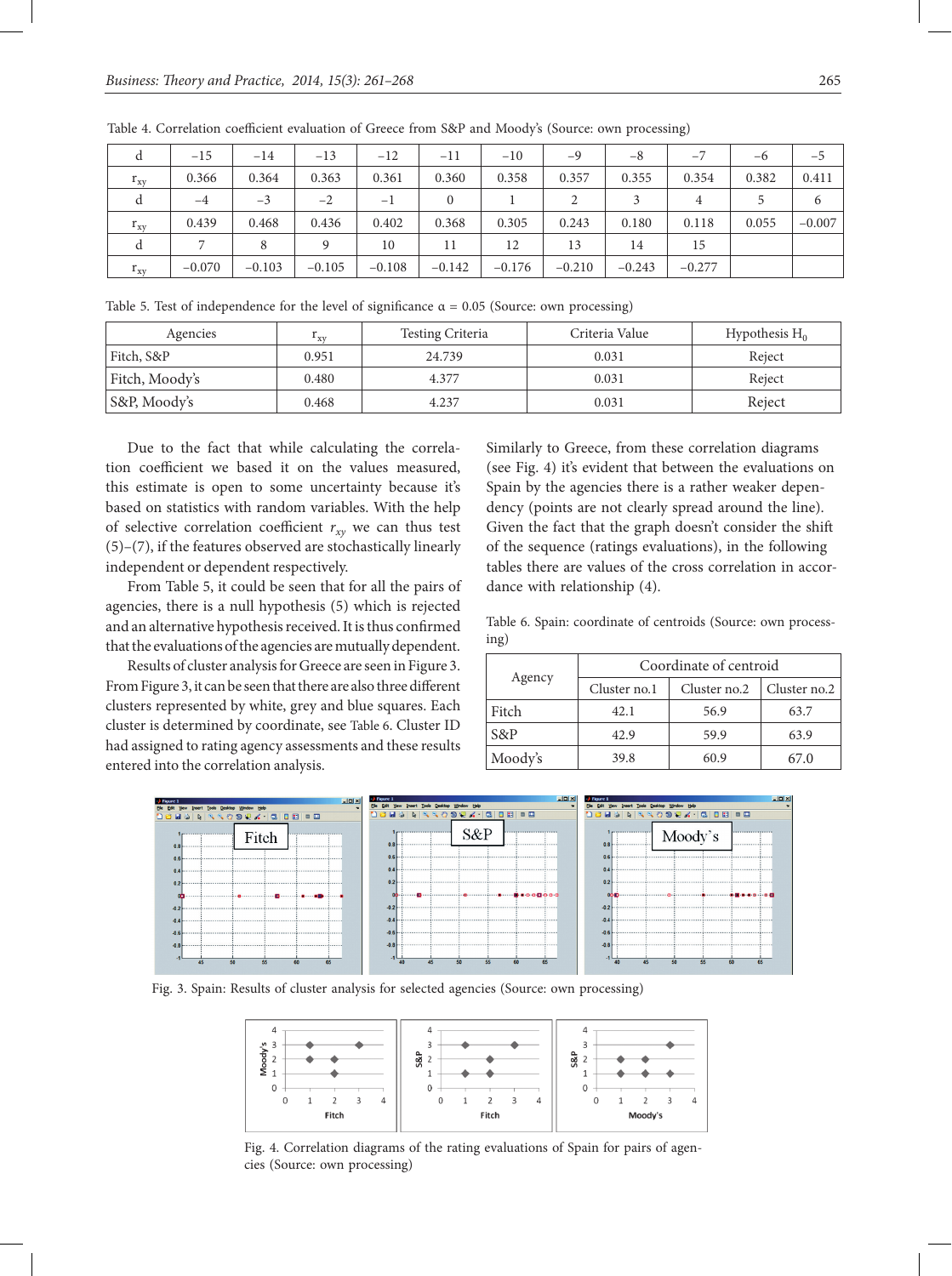| d        | $-12$    | $-11$    | $-10$    | $-9$     | $-8$     | $-7$     | -6       | $-5$     | $-4$     | $-3$     | -2       |
|----------|----------|----------|----------|----------|----------|----------|----------|----------|----------|----------|----------|
| $r_{xy}$ | $-0.091$ | $-0.161$ | $-0.231$ | $-0.300$ | $-0.370$ | $-0.440$ | $-0.510$ | $-0.579$ | $-0.455$ | $-0.331$ | $-0.207$ |
| d        | $-1$     | $\Omega$ |          | 2        |          | 4        |          | 6        |          |          | 9        |
| $r_{xy}$ | $-0.083$ | 0.041    | 0.094    | 0.147    | 0.200    | 0.253    | 0.187    | 0.121    | 0.055    | $-0.011$ | $-0.018$ |
| d        | 10       | 11       | 12       |          |          |          |          |          |          |          |          |
| $r_{xy}$ | 0.041    | 0.100    | 0.159    |          |          |          |          |          |          |          |          |

Table 7. Correlation coefficient of ratings evaluation of Spain for Fitch and Moody's (Source: own processing)

Table 8. Correlation coefficient for the ratings evaluation of Spain for Fitch and S&P (Source: own processing)

| d        | $-12$    | $-11$          | $-10$    | $-9$     | $-8$     | $-7$     | -6       | $-5$     | $-4$     | $-3$     | $-2$     |
|----------|----------|----------------|----------|----------|----------|----------|----------|----------|----------|----------|----------|
| $r_{xy}$ | $-0.123$ | $-0.197$       | $-0.271$ | $-0.345$ | $-0.425$ | $-0.505$ | $-0.470$ | $-0.436$ | $-0.250$ | $-0.064$ | 0.122    |
| d        | $-1$     | $\overline{0}$ |          | 2        | 3        | 4        | 5        | 6        |          | 8        | 9        |
| $r_{xy}$ | 0.308    | 0.494          | 0.600    | 0.706    | 0.584    | 0.463    | 0.284    | 0.105    | $-0.074$ | $-0.127$ | $-0.180$ |
| d        | 10       | 11             | 12       |          |          |          |          |          |          |          |          |
| $r_{xy}$ | $-0.233$ | $-0.286$       | $-0.339$ |          |          |          |          |          |          |          |          |

Table 9. Correlation coefficient for the ratings evaluation of Spain for Moody's and S&P (Source: own processing)

| a        | $-12$    | $-11$        | $-10$    | $-9$  | $-8$  | $-7$  | -6    | $-5$  | $-4$     | $-3$     | $-2$     |
|----------|----------|--------------|----------|-------|-------|-------|-------|-------|----------|----------|----------|
| $r_{xy}$ | 0.202    | 0.157        | 0.112    | 0.067 | 0.080 | 0.093 | 0.106 | 0.119 | 0.132    | 0.238    | 0.343    |
| a        | $^{-1}$  | $\mathbf{0}$ |          |       | 3     | 4     | 5     | 6     |          | 8        |          |
| $r_{xy}$ | 0.356    | 0.369        | 0.318    | 0.267 | 0.216 | 0.165 | 0.115 | 0.033 | $-0.048$ | $-0.031$ | $-0.059$ |
| d        | 10       | 11           | 12       |       |       |       |       |       |          |          |          |
| $r_{xy}$ | $-0.041$ | $-0.024$     | $-0.006$ |       |       |       |       |       |          |          |          |

Table 10. Test of independence for the level of significance  $\alpha = 0.05$  (Source: own processing)

| Agencies       | $1_{\rm XV}$ | <b>Testing Criteria</b> | Criteria Value | Hypothesis $H_0$ |
|----------------|--------------|-------------------------|----------------|------------------|
| Fitch, S&P     | $-0.579$     | $-4.320$                | 0.031          | Reject           |
| Fitch, Moody's | 0.706        | 6.064                   | 0.031          | Reject           |
| S&P, Moody's   | 0.369        | 2.413                   | 0.031          | Reject           |

From Table 7 it can be seen that the most significant correlation is  $-0.579$  thus  $d = -5$ , which means at this shift there exists between the evaluation of Fitch and Moody's a medium-strength negative linear relationship. It could thus be stated that if Moody's evaluates positively then Fitch will evaluate negatively, but with a five period delay.

From Table 8, it can be seen that the most significant correlation is 0.706 where  $d = 2$ , which means that at this shift there exists between S&P a Fitch a strong positive linear relationship. In could thus be stated that if Fitch evaluates positively, then S&P will evaluate positively as well but with a two period delay.

From Table 9, it can be seen that the most significant correlation is 0.369 where  $d = 0$ , which means that at this shift there exists between S&P a Fitch a medium-strength positive linear relationship. In could thus be stated that if

Fitch evaluates positively, then S&P will evaluate positively as well. With the help of the selective correlation coefficient  $r_{xy}$  it's possible as in the case of Greece to test (5)–(7) whether the features observed are stochastically linearly independent.

From Table 10 it could be seen that for all the pairs of agencies, there is a null hypothesis (5) which is rejected and an alternative hypothesis received. It is thus confirmed that the evaluation of the agencies are mutually dependent.

### **3. Discussion**

With the help of cluster analysis, there were in the case of Greece and Spain results discovered which confirmed conclusions already provided from other studies. The data used came from, in the vast majority, the period before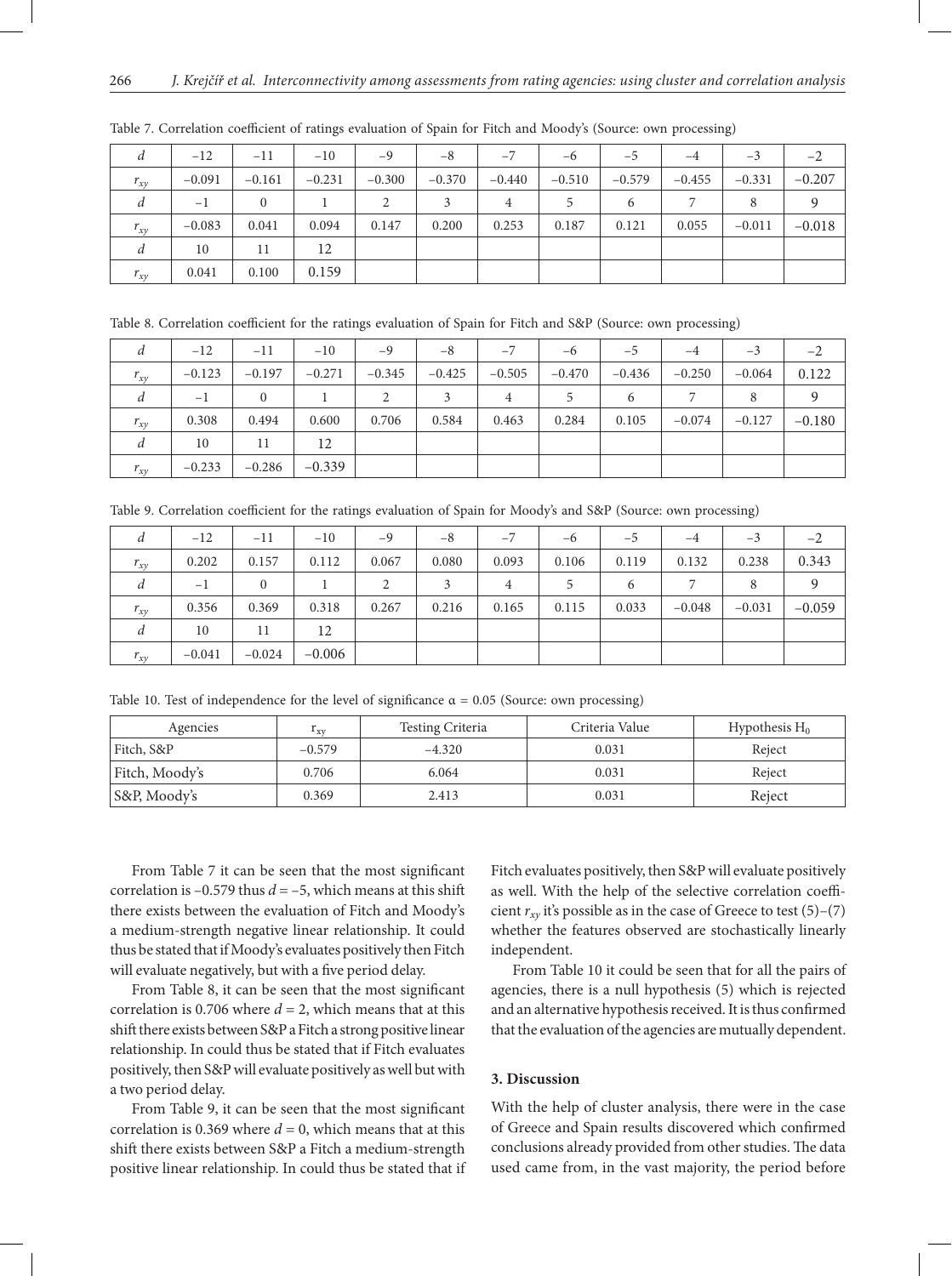greater regulation of rating agencies was introduced. This means that rating agencies were influenced only by market forces and their position on the market. From these results it could be inferred that the rating evaluations from the three biggest rating agencies is mutually dependent. Considering the statistically-proven mutual dependency of those evaluations it is not realistic to expect different evaluations when applying so-called rotation of agencies where market forces are in place.

Based on the previous findings, this effort to launch the rotation of agencies seems to be very problematic. It either won't bring any differences in evaluations of particular agencies or is thus useless or, on the contrary, there will arise significant differences which in the end could cause confusion on the financial markets and consequently destabilize the economy in the short run. Consequently this could lead to a loss of trust in ratings agencies and the gradual marginalization of this field. Or based on pressure on the part of the regulator, there could be unrealistic evaluations made. The effort of the regulator to implement in the free market other ratings agencies, could theoretically lead to the efforts of those agencies to try to manipulate the regulator in their favour and thus gain a higher market at the expense of domineering agencies. Due to the fact that this regulator is mostly interconnected with national authorities, it can't be ruled out that they will publish fully authentic evaluations. Well-established agencies are, in their effort to keep their market share, able to produce evaluations in accordance with the requirements. This is the worst case scenario for the economy. It could lead to misleading signals being given to the financial markets. Despite the fact that the aim of the external ratings agencies is to limit the external rating evaluation as much as possible, it still has a great impact on financial markets. This situation might deepen the discrepancy between the expectations and real results of the evaluated issuers. The ultimate result, after the ruined expectations of the financial markets because of improper information, could be a financial crisis and a consequent economic recession. For this reason, we need to pay proper attention to the problem of rating evaluations and subject them to further investigation and analysis as soon as we acquire the first date after the new measures have been implemented.

The described methods (cluster analysis based on the genetic algorithm and subsequently correlation analysis) can be used not just for sophisticated problems in economics, operation research, etc. but also with a success in connection with assessment of credit rating agencies. Each method has its pros/cons. The first limitation of described methods is the sensitivity to the lack of information (input data). Described clustering is based on genetic algorithm then the second limitation is the choice of a number of a population which depends on experiences of a user.

## **Conclusions**

External rating assessments by rating agencies have been getting increasingly regulated in recent years. One of the new measures implemented by the regulators is the socalled rotation of rating agencies. The aim is to increase the credibility of rating assessments. It is necessary to know whether before the implementation of this measure, the assessments of rating agencies were mutually independent. In this article, this dependency has been examined using cluster and consequently correlation analysis. As a case study, the rating evaluation of Greece and Spain was selected due to their importance to the European economy. This rating assessment of Greece and Spain was done by Standard & Poor's, Moody's and Fitch. Thanks to the cluster and correlation analysis, it was discovered that the assessment from different rating agencies are mutually dependent. This finding is confirmed by the findings of other studies. It's open to question whether the implementation of the rotation of agencies measure will contribute to the stabilization of financial markets or their destabilization.

### **Acknowledgements**

This paper was supported by grant FP-S-13-2148 "The Application of ICT and Mathematical Methods in Business Management" of the Internal Grant Agency at Brno University of Technology.

# **References**

- Alsakka, R.; Gwilym, A. 2010. Leads and lags in sovereign credit ratings, *Journal of Banking* & *Finance* 34(11): 2614–2626. http://dx.doi.org/10.1016/j.jbankfin.2010.05.001
- Alsakka, R.; Gwilym, A. 2013. Rating agencies' signals during the European sovereign debt crisis: market impact and spillovers, *Journal of Economic Behavior* & *Organization* 85: 144–162. http://dx.doi.org/10.1016/j.jebo.2011.12.007
- Becker, B.; Milbourn, T. 2010. How did increased competition affect credit ratings?, *Working Paper*. 16404. National Bureau of Economic Research [online], [cited 29 May 2014]. Available from Internet: http://www.nber.org/papers/w16404
- Crouhy, M.; Galai, D.; Mark, R. 2001. Prototype risk rating system, *Journal of Banking* & *Finance* 25(1): 47–95. http://dx.doi.org/10.1016/S0378-4266(00)00117-5
- Deng, S.; Sun, Y.; Sakurai, A. 2012. Robustness test of genetic algorithm on generating rules for currency trading, in *Proceedings of the International Neural Network Society Winter Conference* 13: 86–98.
- De Roover, K.; Ceulemans, E.; Timmerman, M. E.; Vansteelandt, K.; Stouten, J.; Onghena, P. 2012. Clusterwise simultaneous component analysis for analyzing structural differences in multivariate multiblock data, *Psychological methods* 17(1): 100–119. http://dx.doi.org/10.1037/a0025385